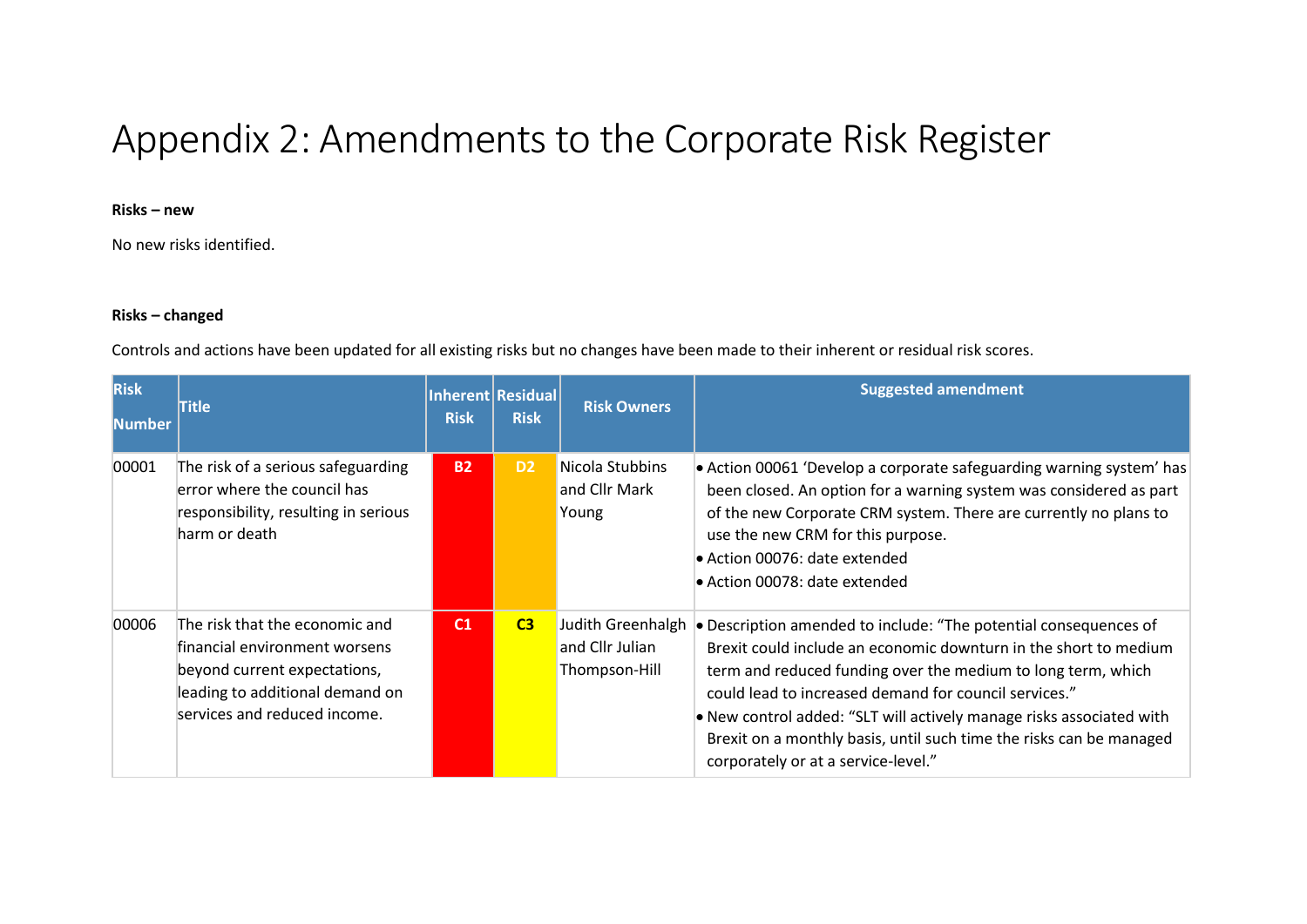| Risk<br><b>Number</b> | <b>Title</b>                                                                                                                                                                            | Inherent Residual<br><b>Risk</b> | <b>Risk</b>    | <b>Risk Owners</b>                                                    | <b>Suggested amendment</b>                                                                                                                                                                                                                                                                                                                                                |  |  |
|-----------------------|-----------------------------------------------------------------------------------------------------------------------------------------------------------------------------------------|----------------------------------|----------------|-----------------------------------------------------------------------|---------------------------------------------------------------------------------------------------------------------------------------------------------------------------------------------------------------------------------------------------------------------------------------------------------------------------------------------------------------------------|--|--|
|                       |                                                                                                                                                                                         |                                  |                |                                                                       | • Action 00079 completed and removed ("CET to consider a paper<br>outlining the population estimate risk and the potential impact on<br>future funding")                                                                                                                                                                                                                  |  |  |
| 00011                 | The risk of an ineffective response<br>to a serious unexpected event, such<br>as severe weather, contamination,<br>public safety (including cyber-<br>attack) or a public health event. | D <sub>2</sub>                   | <b>E2</b>      | <b>Cllr Mark Young</b>                                                | Graham Boase and • Action 00077 ("SLT to agree core staff that should have access to<br>buildings in a crisis situation") has been closed due to a change in<br>approach. It has been replaced with a new action: "Develop and gain<br>SLT approval for a new policy to ensure business continuity whereby<br>staff take essential equipment home at the end of each day" |  |  |
| 00018                 | The risk that programme and<br>project benefits are not fully<br>realised.                                                                                                              | <b>B2</b>                        | D <sub>2</sub> | Judith Greenhalgh<br>and Cllr Julian<br>Thompson-Hill                 | . New control added: "The first corporate plan tranche review will take<br>place on 11 April 2019. The purpose of the review is to ensure that<br>the programme consists of sufficient activity to deliver its benefits,<br>and to check that appropriate governance and resources are in place<br>to deliver."                                                           |  |  |
| 00033                 | The risk that the cost of care is<br>outstripping the Council's resource                                                                                                                | <b>B1</b>                        | C <sub>2</sub> | Nicola Stubbins,<br>Cllr Bobby Feeley<br>and Huw Hilditch-<br>Roberts | • Action 00074: date extended<br>• Cllr Huw Hilditch-Roberts added as a risk owner                                                                                                                                                                                                                                                                                        |  |  |
| 00036                 | The risk that any negative impacts<br>of leaving the European Union<br>cannot be mitigated by the council                                                                               | <b>B1</b>                        | <b>B1</b>      | Judith Greenhalgh<br>and Cllr Hugh<br>Evans                           | • Description amended to include: "There could be short term supply<br>issues with essential resources resulting in short term interruption or<br>risk to certain services such as school and care meals."<br>. New control added: "Services are identifying supplies which could be<br>at risk. SLT will actively manage risks associated with Brexit on a               |  |  |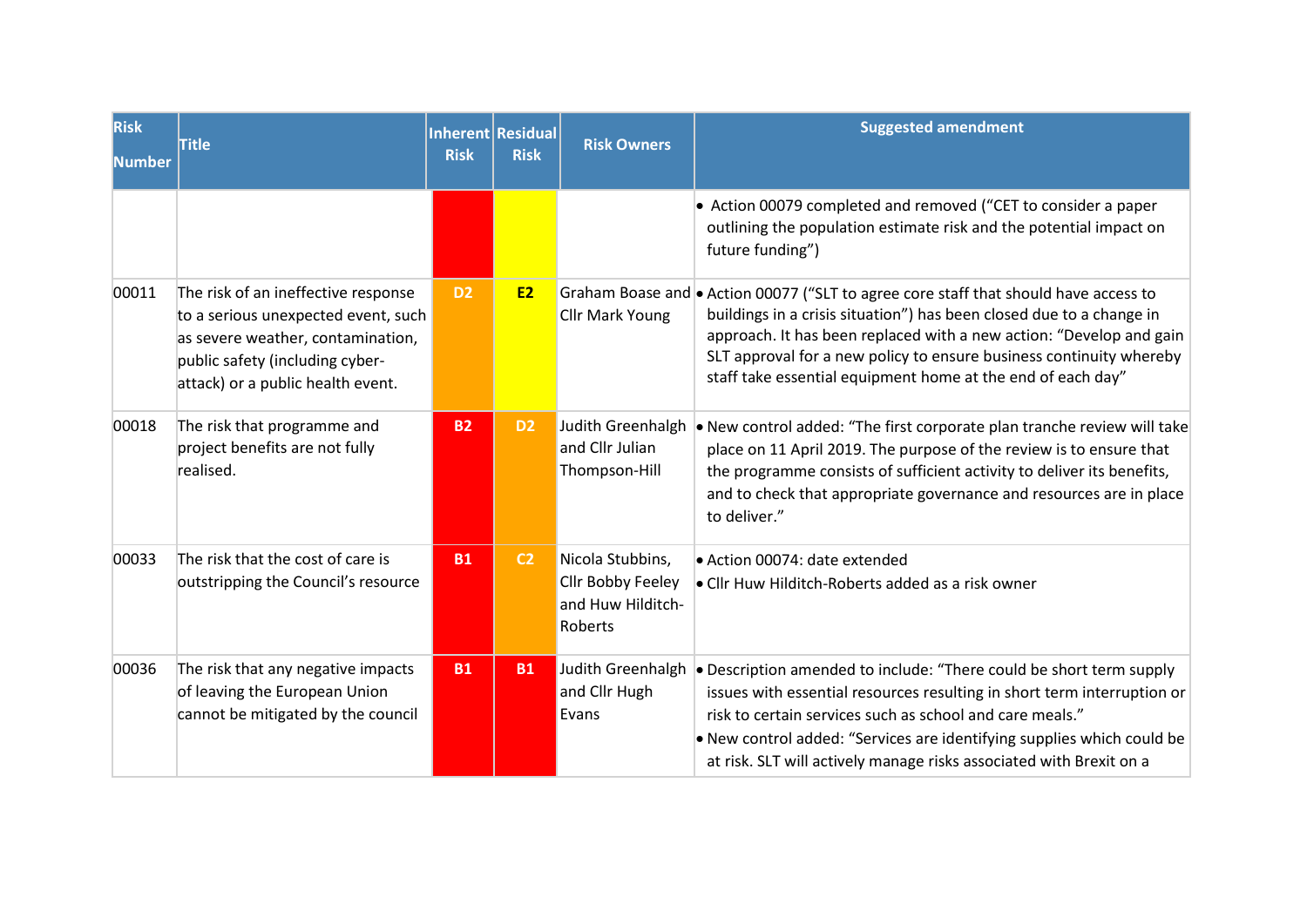| <b>Risk</b><br><b>Number</b> | <b>Title</b> | <b>Risk</b> | Inherent Residual <br><b>Risk</b> | <b>Risk Owners</b> | <b>Suggested amendment</b>                                                                     |
|------------------------------|--------------|-------------|-----------------------------------|--------------------|------------------------------------------------------------------------------------------------|
|                              |              |             |                                   |                    | monthly basis, until such time the risks can be managed corporately<br>or at a service-level." |

## **Risks – removed**

No risks recommended for removal or deletion.

# **Risks - no change**

| <b>Risk</b><br><b>Number</b> | <b>Title</b>                                                                                                                                         | <b>Risk</b>    | Inherent Residual<br><b>Risk</b> | <b>Risk Owners</b>                                       |
|------------------------------|------------------------------------------------------------------------------------------------------------------------------------------------------|----------------|----------------------------------|----------------------------------------------------------|
| 00012                        | The risk of a significantly negative report(s) from external regulators.                                                                             | C <sub>2</sub> | D <sub>3</sub>                   | Judith Greenhalgh<br>and Cllr Hugh Evans                 |
| 00013                        | The risk of significant liabilities resulting from alternative models of service delivery                                                            | <b>B2</b>      | <b>E2</b>                        | Judith Greenhalgh<br>and Cllr Julian<br>Thompson-Hill    |
| 00014                        | The risk of a health & safety incident resulting in serious injury or the loss of life. (Where H&S is referred<br>to, this incorporates fire safety) | C <sub>2</sub> | <b>E2</b>                        | <b>Graham Boase and</b><br>Cllr Julian Thompson-<br>Hill |